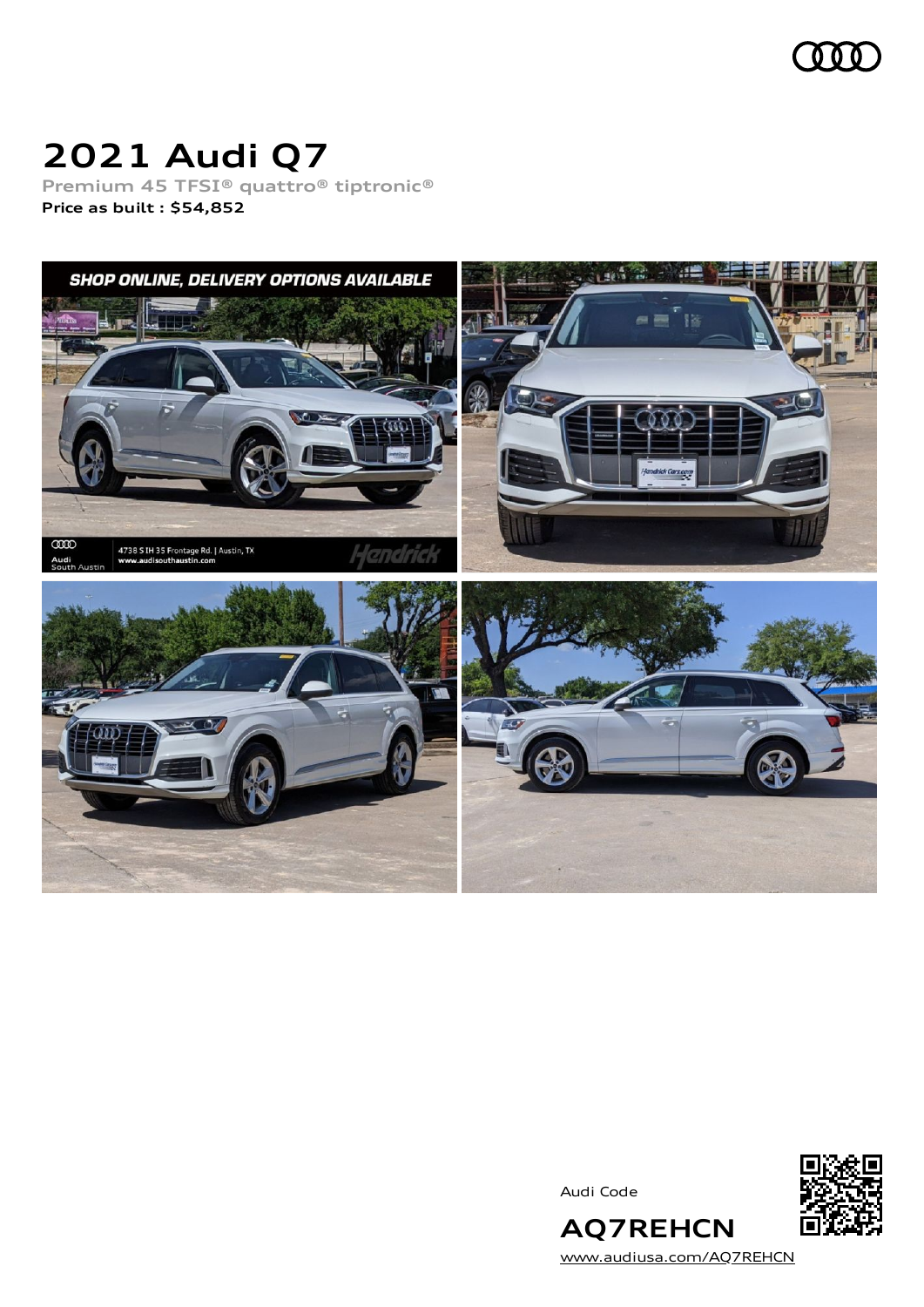**Audi 2021 Audi Q7** Premium 45 TFSI® quattro® tiptronic®

**Price as buil[t](#page-10-0)** \$54,852

#### **Exterior colour**

Carrara White

#### **Interior colour**

| Seats     | Okapi Brown  |
|-----------|--------------|
| Dashboard | Black        |
| Carpet    | Black        |
| Headliner | Lunar Silver |

### **Technical Specifications**

| Engine type                  | 2.0-liter four-cylinder                       |
|------------------------------|-----------------------------------------------|
| stroke                       | Displacement/Bore and 1,984/82.5 x 92.8 cc/mm |
| Max. output                  | 248 HP                                        |
| Torque                       | 273 lb-ft@rpm                                 |
| Top track speed              | 130 mph $1$                                   |
| Acceleration (0 - 60<br>mph) | 6.9 seconds                                   |
| Recommended fuel             | Premium                                       |

### **SHOP ONLINE, DELIVERY OPTIONS AVAILABLE**



#### **Further Information**

| Type of vehicle | Used car     |
|-----------------|--------------|
| Mileage         | 22,377 miles |
| Warranty        | No           |

#### **Audi Code** AQ7REHCN

**Your configuration on www.audiusa.com** [www.audiusa.com/AQ7REHCN](https://www.audiusa.com/AQ7REHCN)

**Commission number** 66a982d90a0e0adf3529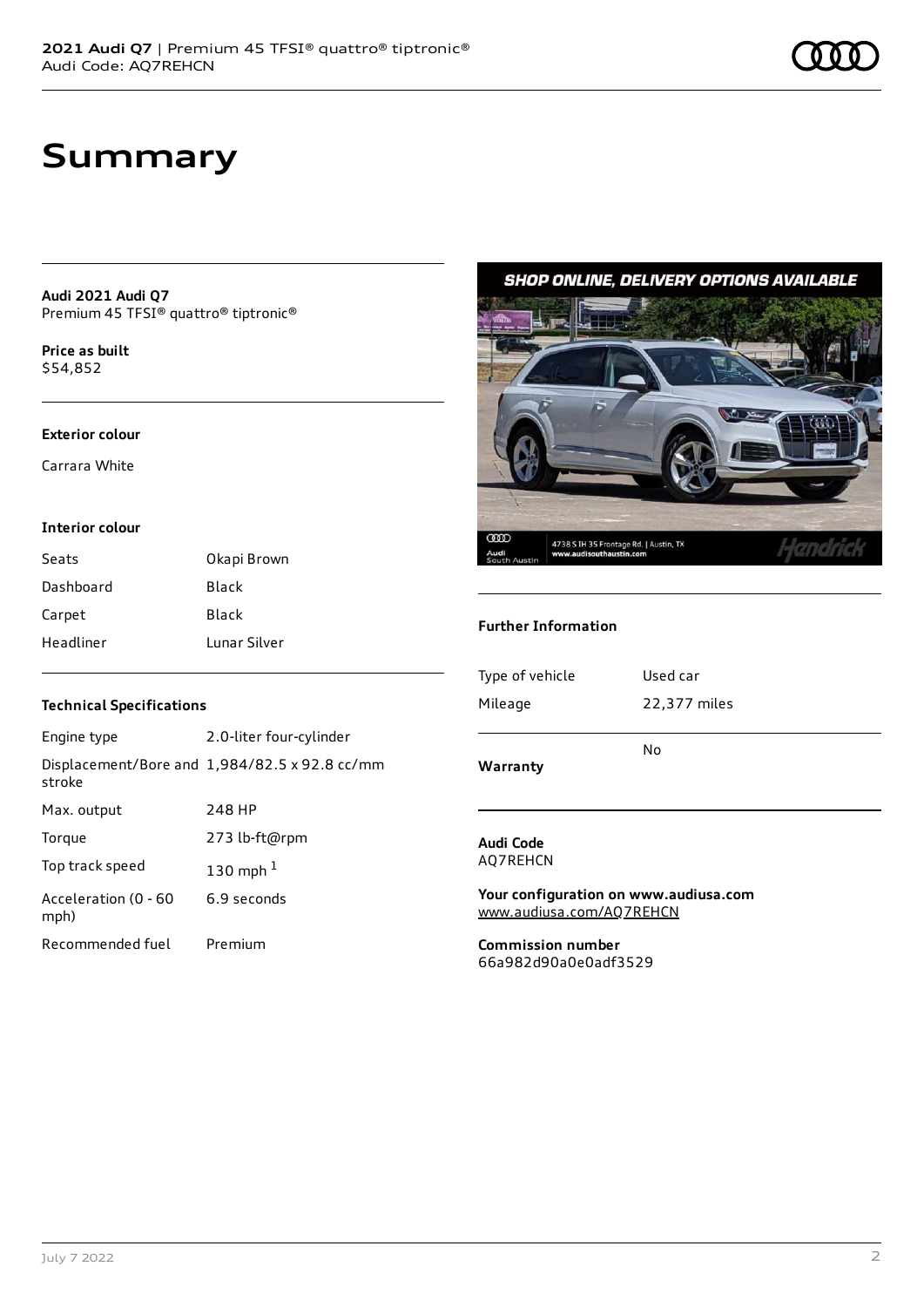# **Equipment**

Carrara White

Convenience package

Auto-dimming, power-folding, heated exterior side mirrors with memory

Ambient LED interior lighting package

Top view camera system with Virtual 360 view

Audi phone box with signal booster and wireless charger







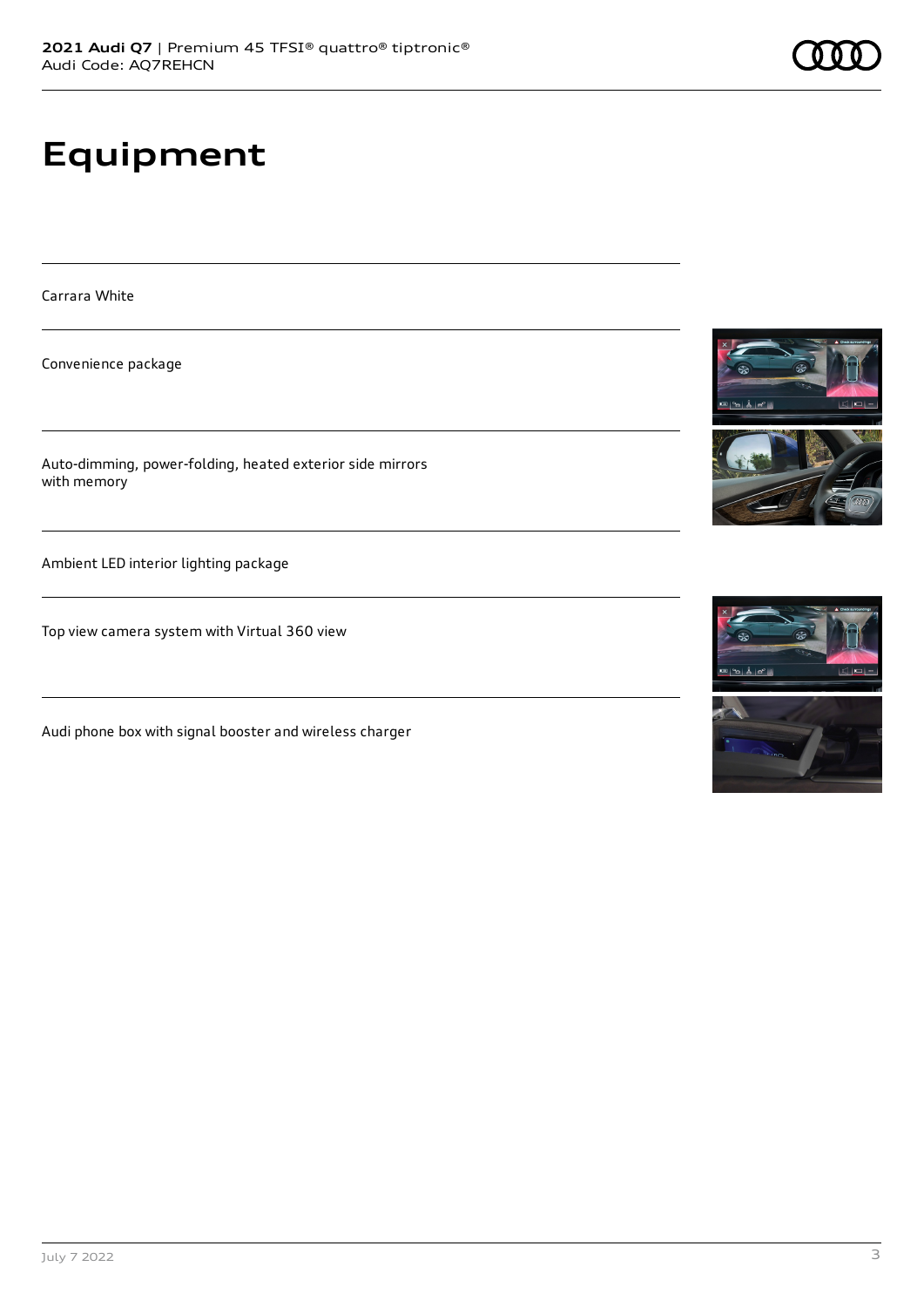| 4UB | Advanced Airbag Protection System                                                                  |
|-----|----------------------------------------------------------------------------------------------------|
| UH1 | Electromechanical parking brake                                                                    |
| 8T2 | Cruise control system                                                                              |
| VC2 | Garage door opener (Homelink®)                                                                     |
| 6Y2 | Top speed electronically limited to 130 mph                                                        |
| QZ7 | Electromechanical progressive steering<br>system                                                   |
| 7K6 | Tire-pressure monitoring system                                                                    |
| 4X3 | Advanced Airbag Protection System                                                                  |
| 4F6 | Audi advanced key-keyless start, stop and<br>entry with hands-free tailgate release,<br>open/close |
| 3B3 | Lower Anchors and Tethers for Children<br>(LATCH) in rear seats                                    |

#### **Exterior**

| 0PO   | Concealed exhaust outlets                         |
|-------|---------------------------------------------------|
| 1D8   | Provision for towing bracket                      |
| 1 B A | Dynamic suspension system                         |
| 3S1   | Aluminum roof rails                               |
| 511   | Tailgate roof spoiler                             |
| 0N1   | Standard rear axle                                |
| 8EX   | LED headlights                                    |
| H92   | 255/55 R19 all-season run-flat tires              |
| 8VM   | LED taillights with dynamic indicators            |
| 4KC   | Side and rear windows in heat-insulating<br>glass |
| 47B   | Aluminum-optic trim around exterior<br>windows    |
| 440   | 19" 5-arm-star design wheels                      |

### 3FU Power panoramic sunroof 7M1 Stainless steel door sill inlays 6NJ Cloth headliner KH5 Three-zone automatic climate control system 4L7 Auto-dimming interior rear view mirror with digital compass and Integrated Toll Module® 2C7 Power tilt and telescopic adjustable steering column with memory 6E6 Comfort front center armrest 4E7 Power tailgate 5XL Driver and front-passenger sun visors with illuminated vanity mirrors 5KL Split tumble-folding 35/30/35 second-row seatbacks with fore/aft adjustment and power split-folding 50/50 third row 7HA Without extended leather package N1F Leather seating surfaces 4A3 Heated front seats 7TM High-gloss Gray Oak Wood inlays

**Interior**

### **Infotainment and Driver Assistance**

| 6K8             | Audi pre sense <sup>®</sup> front                                                                                        |
|-----------------|--------------------------------------------------------------------------------------------------------------------------|
| 2H1             | Audi drive select                                                                                                        |
| IT3             | Six-month trial subscription to Audi connect <sup>®</sup><br>PRIME and Audi connect <sup>®</sup> PLUS online<br>services |
| IU1             | Audi smartphone interface                                                                                                |
| IW <sub>3</sub> | Audi connect® CARE assistance and security<br>services (limited time subscription)                                       |
| 7W3             | Audi pre sense® basic and rear                                                                                           |

### **(1/2)**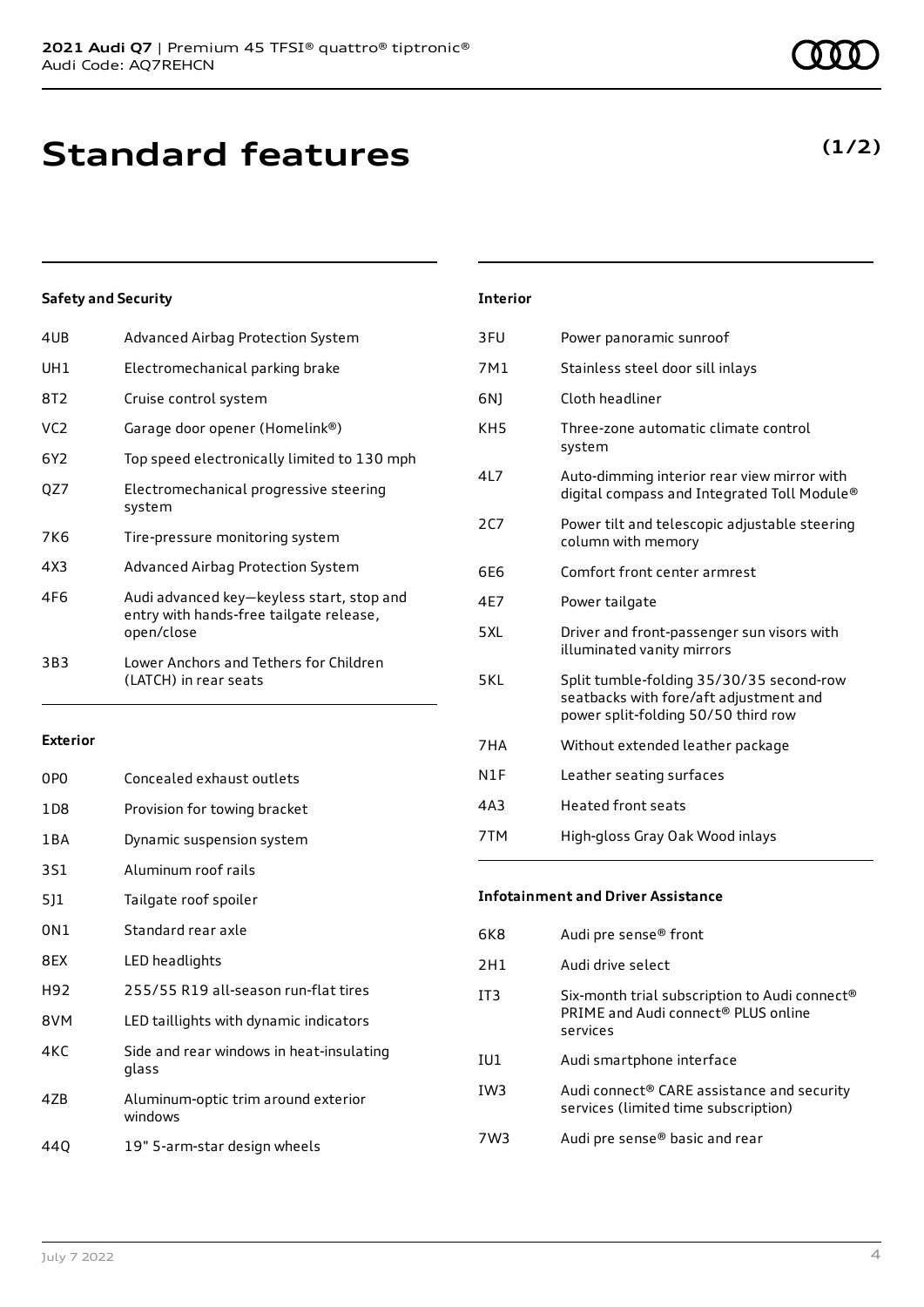## **Standard features**

### **Infotainment and Driver Assistance**

| UF8             | Audi music interface with front and rear USB<br>ports with data and charging capabilities |
|-----------------|-------------------------------------------------------------------------------------------|
| 8G1             | High-beam assist                                                                          |
| 9VD             | Audi sound system with ten speakers and<br>MP3 playback capability                        |
| 959             | Audi virtual cockpit                                                                      |
| 7U <sub>G</sub> | MMI <sup>®</sup> Navigation plus with MMI <sup>®</sup> touch<br>response                  |
| 7Y1             | Audi side assist with Rear cross traffic assist<br>and Vehicle exit warning               |
| 613             | Lane departure warning                                                                    |
|                 |                                                                                           |

QV3 SiriusXM® with 90-day All Access trial subscription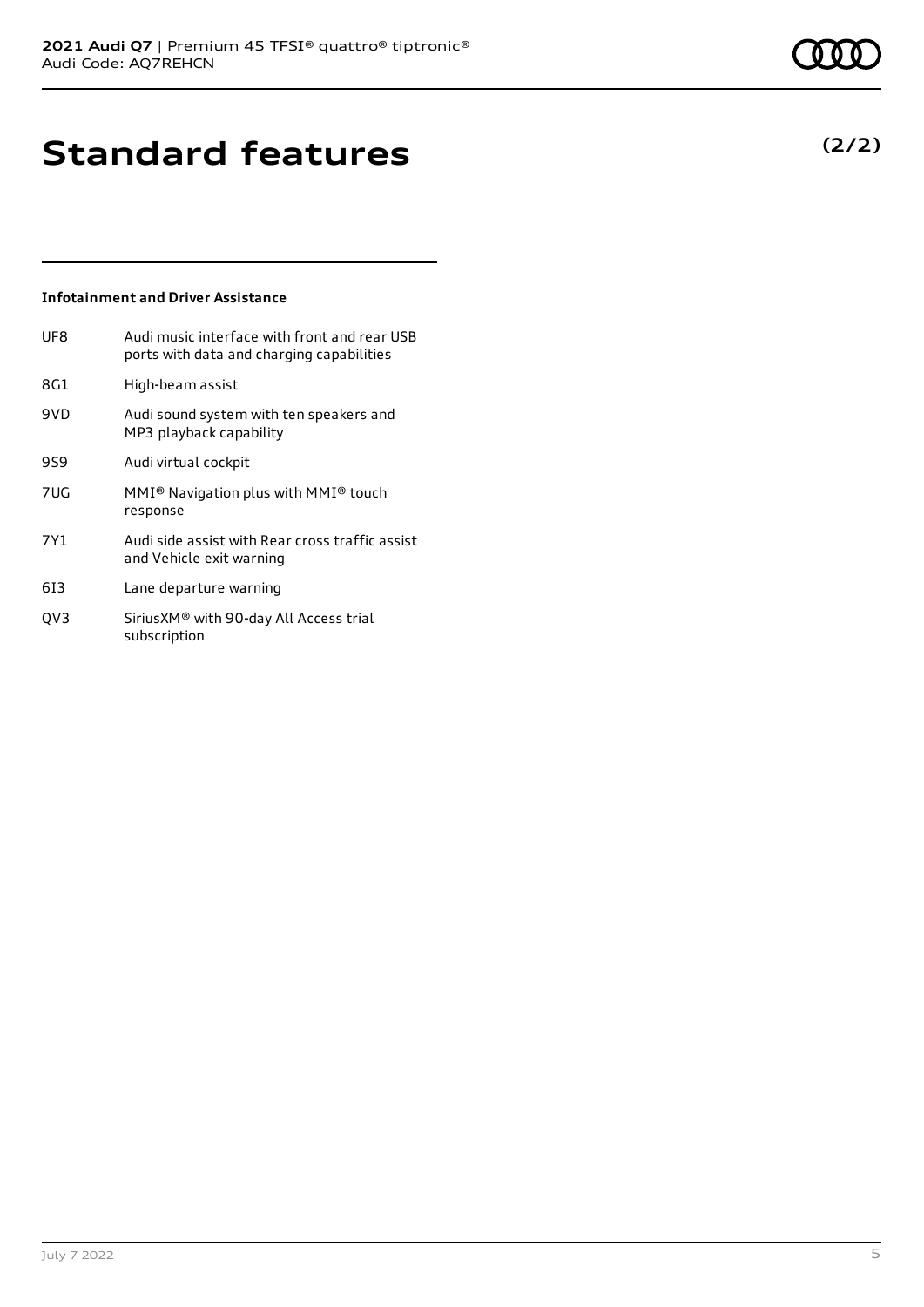### **Dealer remarks**

CARFAX 1-Owner. Premium trim, Carrara White exterior and Okapi Brown interior. Heated Leather Seats, Third Row Seat, Nav System, Moonroof, CONVENIENCE PACKAGE, Aluminum Wheels, Turbo Charged Engine, All Wheel Drive.

#### KEY FEATURES INCLUDE

Navigation, Leather Seats Rear Spoiler, MP3 Player, Panoramic Roof, Sunroof, Power Liftgate, Satellite Radio. Audi Premium with Carrara White exterior and Okapi Brown interior features a 4 Cylinder Engine with 248 HP at 5000 RPM\*.

#### OPTION PACKAGES

CONVENIENCE PACKAGE Audi Phone Box w/Wireless Charging, signal booster, 3-Spoke Multifunction Steering Wheel w/Paddles, Heated, Ambient Interior Lighting Package, Heated Auto-Dimming Power Folding Exterior Mirrors, memory, Topview Camera System, virtual 360 view.

### OUR OFFERINGS

AUDI SOUTH AUSTIN was the first dealership in the Austin area to be owned by the Hendrick Automotive Group and now the Only Back to Back Audi Magna Award Winning Dealer in Central Texas! We are excited to offer an exceptional buying experience with the Audi Brand and our ability to showcase a Large offering of Pre Owned vehicles. Come visit us in Austin's Newest Audi Showroom. Easy to get to, just off South IH35 Frontage Road on The Motor Mile.

Horsepower calculations based on trim engine configuration. Please confirm the accuracy of the included equipment by calling us prior to purchase.

This Dealership checks the vehicle recall status prior to making any pre-owned vehicle available for sale. Manufacturers and/or NHTSA may announce additional recalls at any time. To inquire about the recall status of this vehicle, visit: <https://vinrcl.safercar.gov/vin/>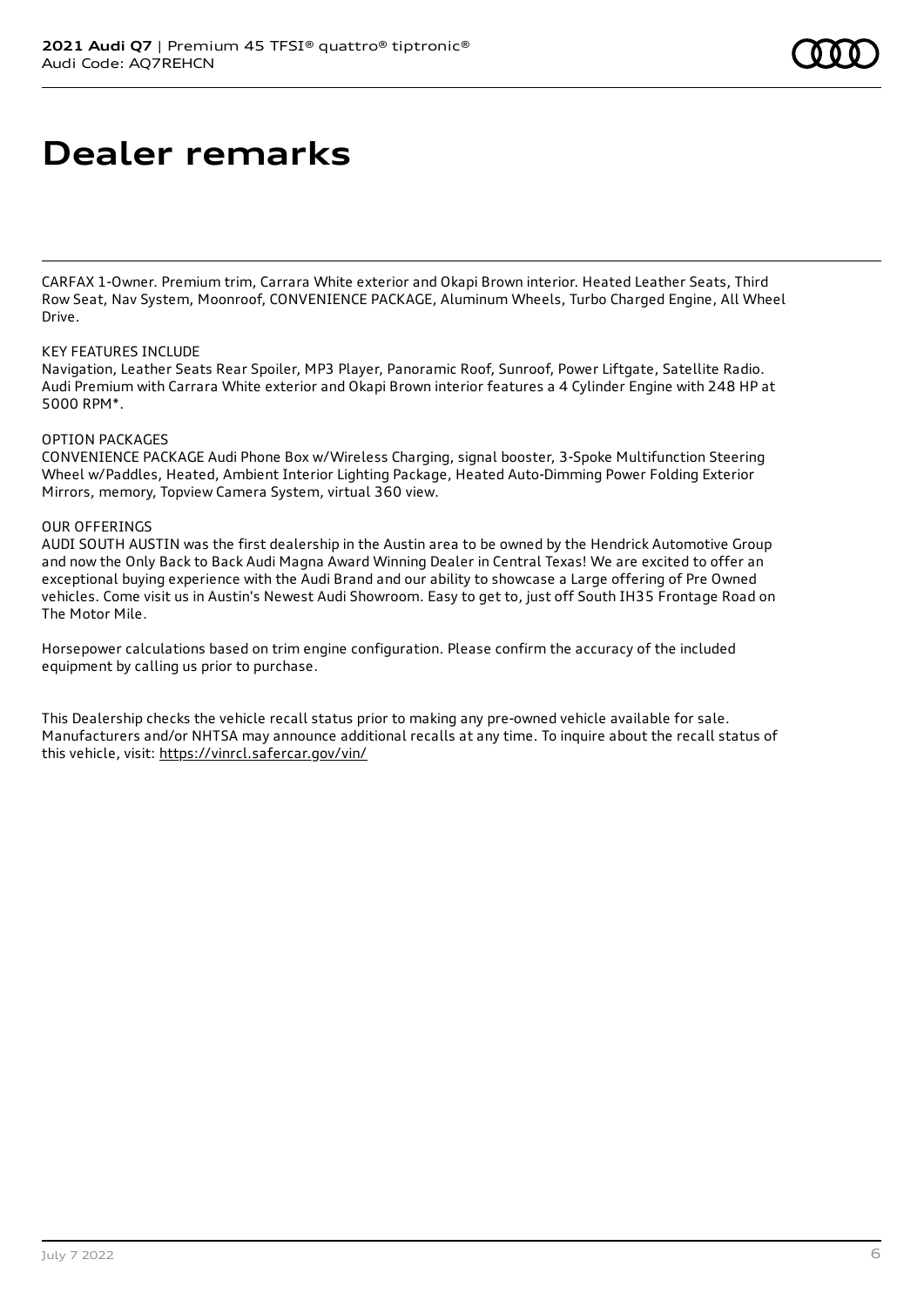# **Technical Specifications**

**(1/2)**

| Engineering   Performance                   |                                                                       | Suspension                       |                                                                     |
|---------------------------------------------|-----------------------------------------------------------------------|----------------------------------|---------------------------------------------------------------------|
| Engine type                                 | 2.0-liter four-cylinder                                               | Front axle                       | Five-link independent steel spring                                  |
| Power Level                                 | 45                                                                    |                                  | suspension                                                          |
| Max. output                                 | 248 HP                                                                | Rear axle                        | Five-link independent steel spring<br>suspension                    |
| Displacement                                | 2.01                                                                  |                                  |                                                                     |
| Towing capacity                             | Optional 4,400 lbs lb                                                 | <b>Brakes</b>                    |                                                                     |
| Torque                                      | 273 lb-ft@rpm                                                         |                                  |                                                                     |
| Valvetrain                                  | 16 valve DOHC with Audi valvelift<br>system and variable valve timing | Front brakes<br>Rear brakes      | 13.8 (ventilated disc) in<br>13.0 (ventilated disc) in              |
| Acceleration (0 - 60<br>mph)                | 6.9 seconds                                                           | Parking brake                    | Electromechanical                                                   |
| Engine block                                | Cast Iron                                                             |                                  |                                                                     |
| Induction/fuel injection TFSI®/Turbocharged |                                                                       | <b>Body</b>                      |                                                                     |
| Cylinder head                               | Aluminum-alloy                                                        | Material                         | Lightweight construction                                            |
| stroke                                      | Displacement/Bore and 1,984/82.5 x 92.8 cc/mm                         |                                  | technology-multi-material body<br>construction (steel and aluminum) |
| Top track speed <sup>1</sup>                | 130 mph                                                               | Corrosion protection             | Multi-step anti-corrosion protection                                |
| Transmission   Drivetrain                   |                                                                       | <b>Warranty   Maintenance</b>    |                                                                     |
| Drivetrain type                             | quattro <sup>®</sup> all-wheel drive                                  | Warranty                         | 4-year/50,000 mile Audi New<br>Vehicle Limited Warranty             |
| Transmission                                | Eight-speed Tiptronic <sup>®</sup> automatic<br>transmission          | <b>Exterior Measurements</b>     |                                                                     |
| <b>Steering</b>                             |                                                                       | Overall width without<br>mirrors | 77.6 in                                                             |
| Steering type                               | Electromechanical progressive<br>steering system                      | Length                           | 199.3 in                                                            |
|                                             |                                                                       | Wheelbase                        | TBC in                                                              |
| Turning diameter, curb- 41.0 ft<br>to-curb  |                                                                       | Drag coefficient                 | 0.36 Cw                                                             |
| Steering ratio                              | 15.8:1                                                                | Overall width with<br>mirrors    | 87.1 in                                                             |
|                                             |                                                                       | Curb weight                      | 4,784 lb                                                            |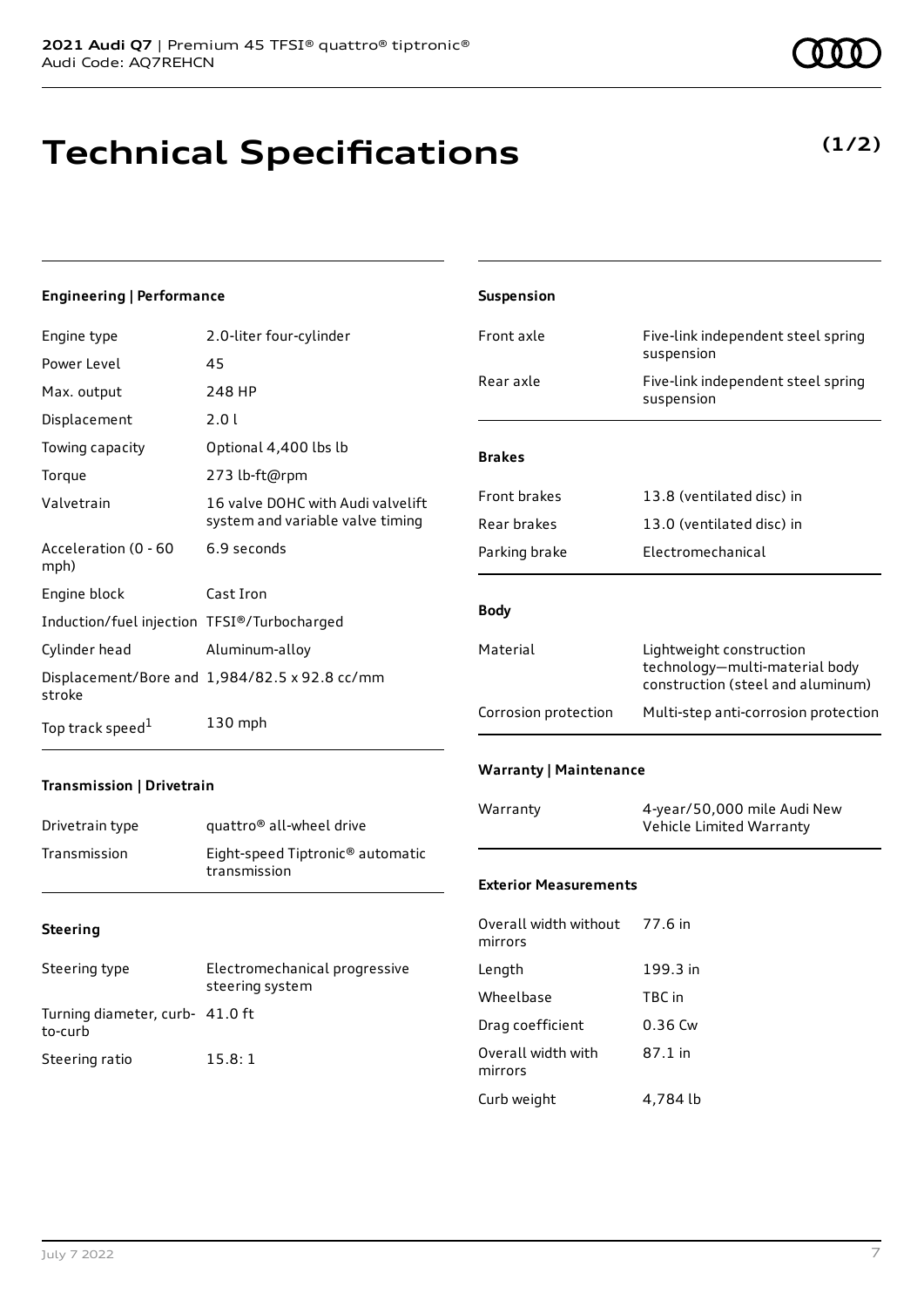## **Technical Specifications**

#### **Interior measurements**

| Seating capacity                         |         |
|------------------------------------------|---------|
| Head room with middle 38.8 in<br>sunroof |         |
| Shoulder room, rear                      | 49.4 in |
| Head room with front<br>sunroof          | 39.9 in |
| Leg room, rear                           | 29.2 in |
| Shoulder room, front                     | 59.5 in |
| Head room with rear<br>sunroof           | 35.9 in |
| Leg room, middle                         | 38.8 in |
| Shoulder room, middle 58.5 in            |         |
| Leg room, front                          | 41.7 in |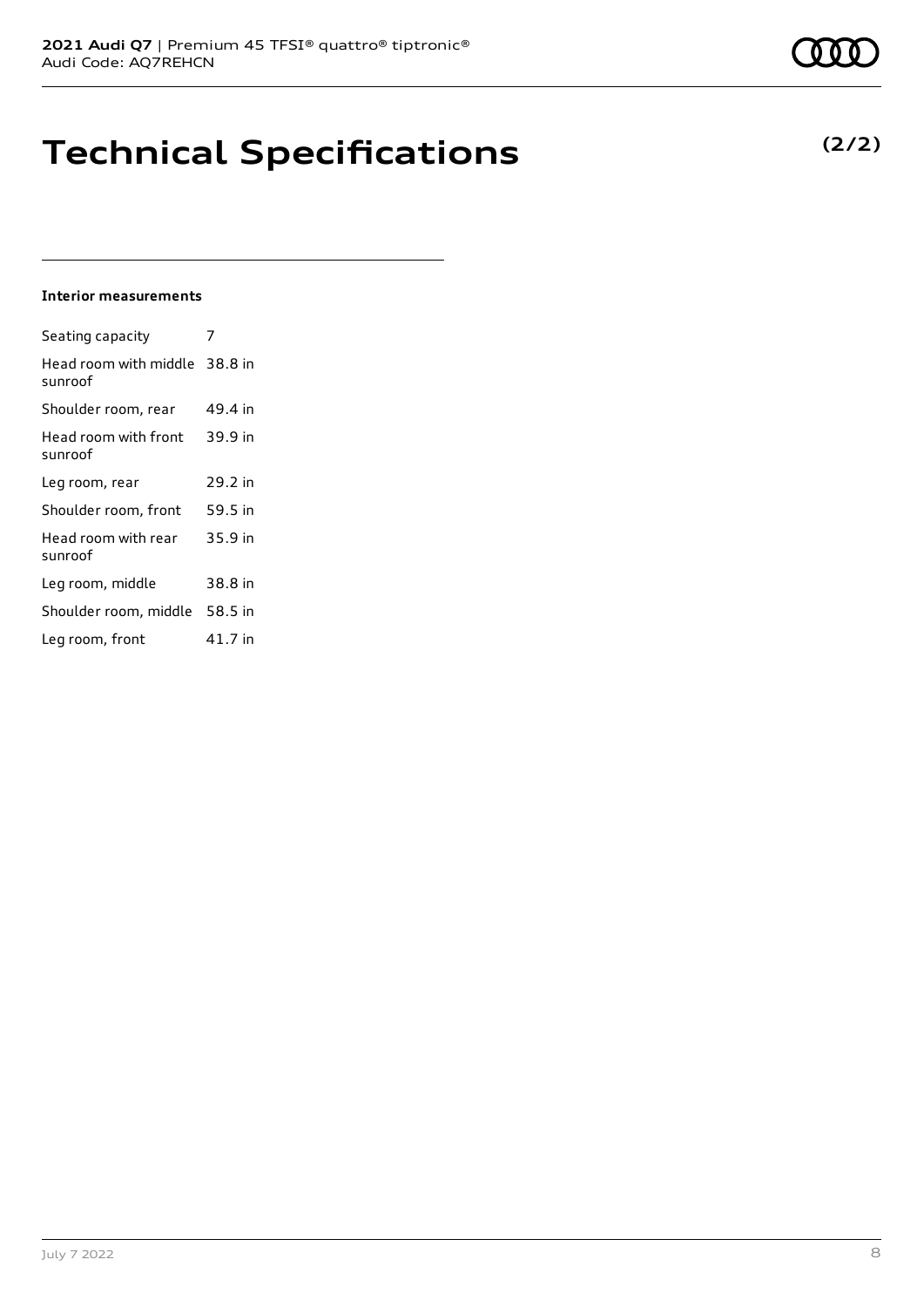### **Consumption- and emission**

### **Consumption by NEDC**

| urban       | $19 \text{ mpg}$ |
|-------------|------------------|
| extra-urban | $23$ mpg         |
| combined    | $21$ mpg         |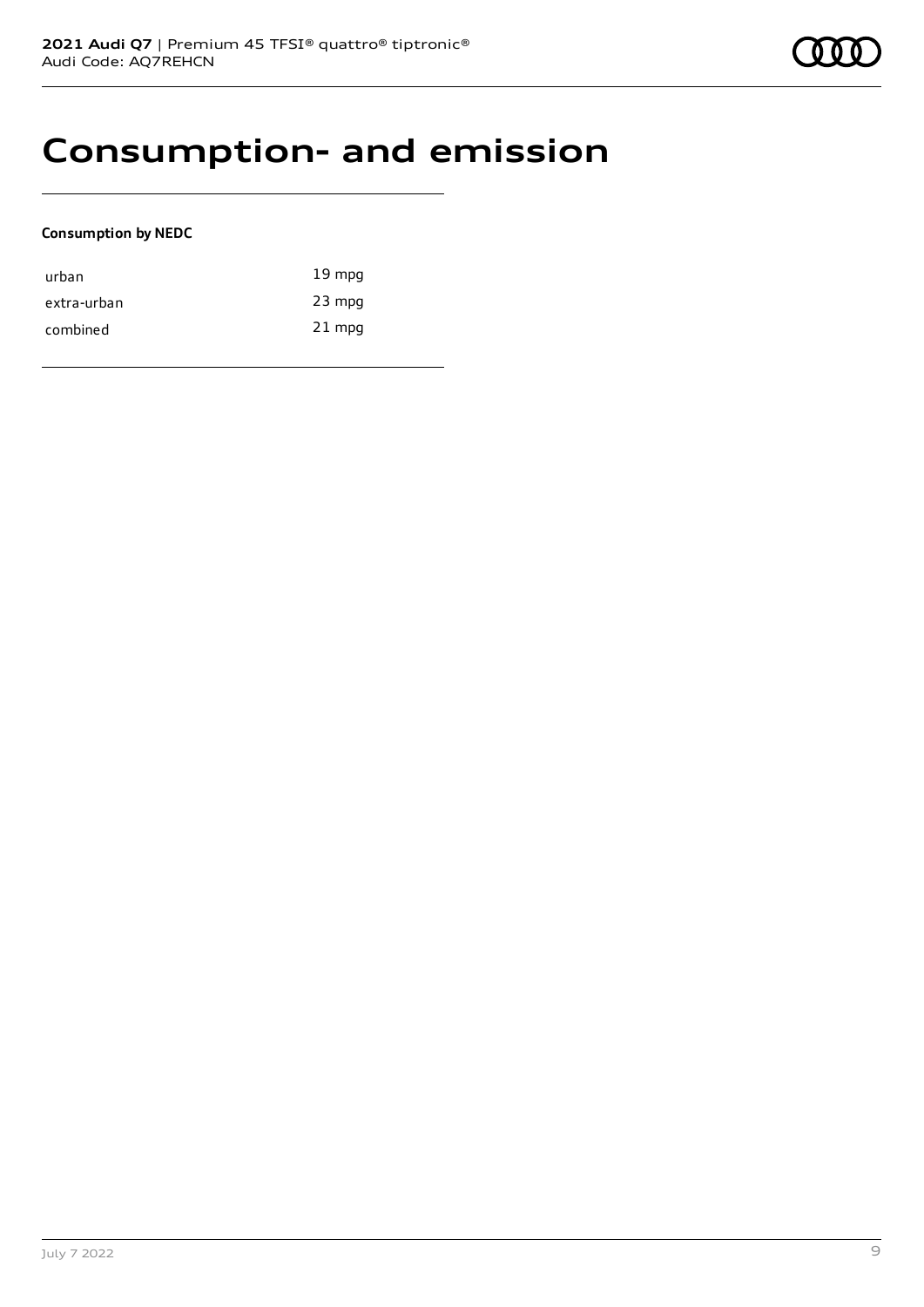### **Contact**

Dealer **Audi South Austin**

4738 S. Ih 35 Frontage Rd. 78745 Austin TX

Phone: 5126606700 FAX: 5126606701

www: [https://www.audisouthaustin.com](https://www.audisouthaustin.com/)